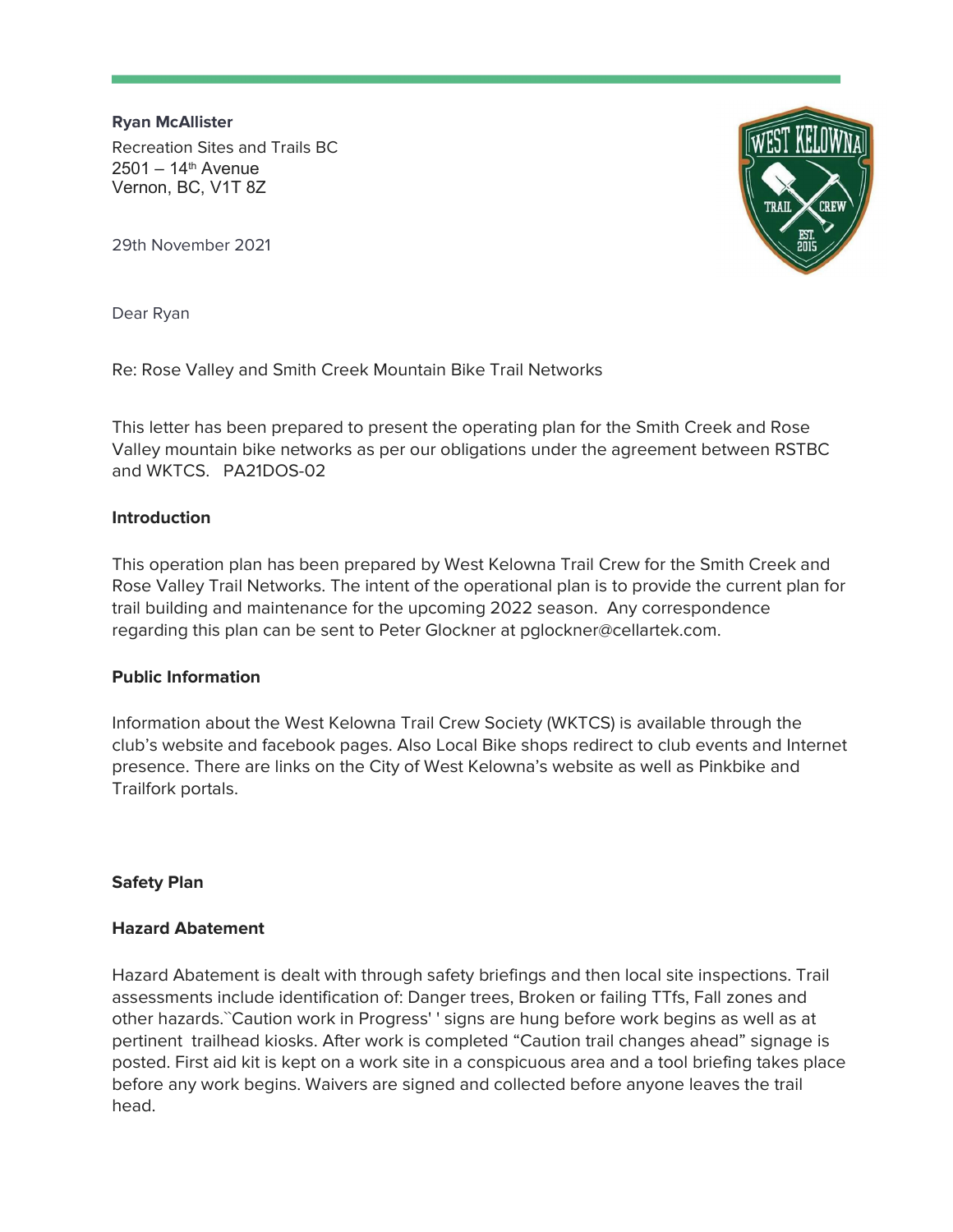## **Closures**

Closures are reported through temporary trailhead signage as well as up dates on local trail databases. ie. Trailforks. Permanent closures due to erosion, poor design or safety issues are signed and then the trail is deactivated.

# Trail Day actions.

- 1. Sign-up sheet
- 2. Safety Briefing including COVID 19
- 3. Tool Demonstration
- 4. Explain Work Plan for the day
- 5. Trail work signs before and after work zones
- 6. Before and after pictures of any remediation and/or new trail
- 7. No trace/naturalize borrow pits
- 8. Decommissioning of old line if necessary
- 9. Remove Hazards, defunct TTF materials

## Inspections

• 2022 Inspection Schedule: Beginning of season post-snow melt, Ongoing for season, End of season pre-snow, with reports from executive directors in charge of each network.

## Proposed Works

Maintenance and Remedial Works

- **SC4:** Add 6ft. split rail fence sections to 3 chicanes on the lower traverses of the Holy Pail climb as indicated on corresponding map SC4
- SC1: Decommission portion of Holy Pail climb trail to eliminate 2 DH crossings of Feel the Love (FTL) trail as indicated on corresponding map SC1
- SC2: Decommission overly steep section of FTL causing severe brake bumps and erosion as indicated on corresponding map SC2
- RV4: Complete routine brush clearing to maintain the sight line especially on Jabbarocky, Daze of Roses, and No Left Turn
- RV5: Repair erosion and trail decay on City on the Edge of Forever which has occurred due to immense hiker traffic during wet conditions in Spring and Fall. Perhaps this trail could be closed during sensitive seasons?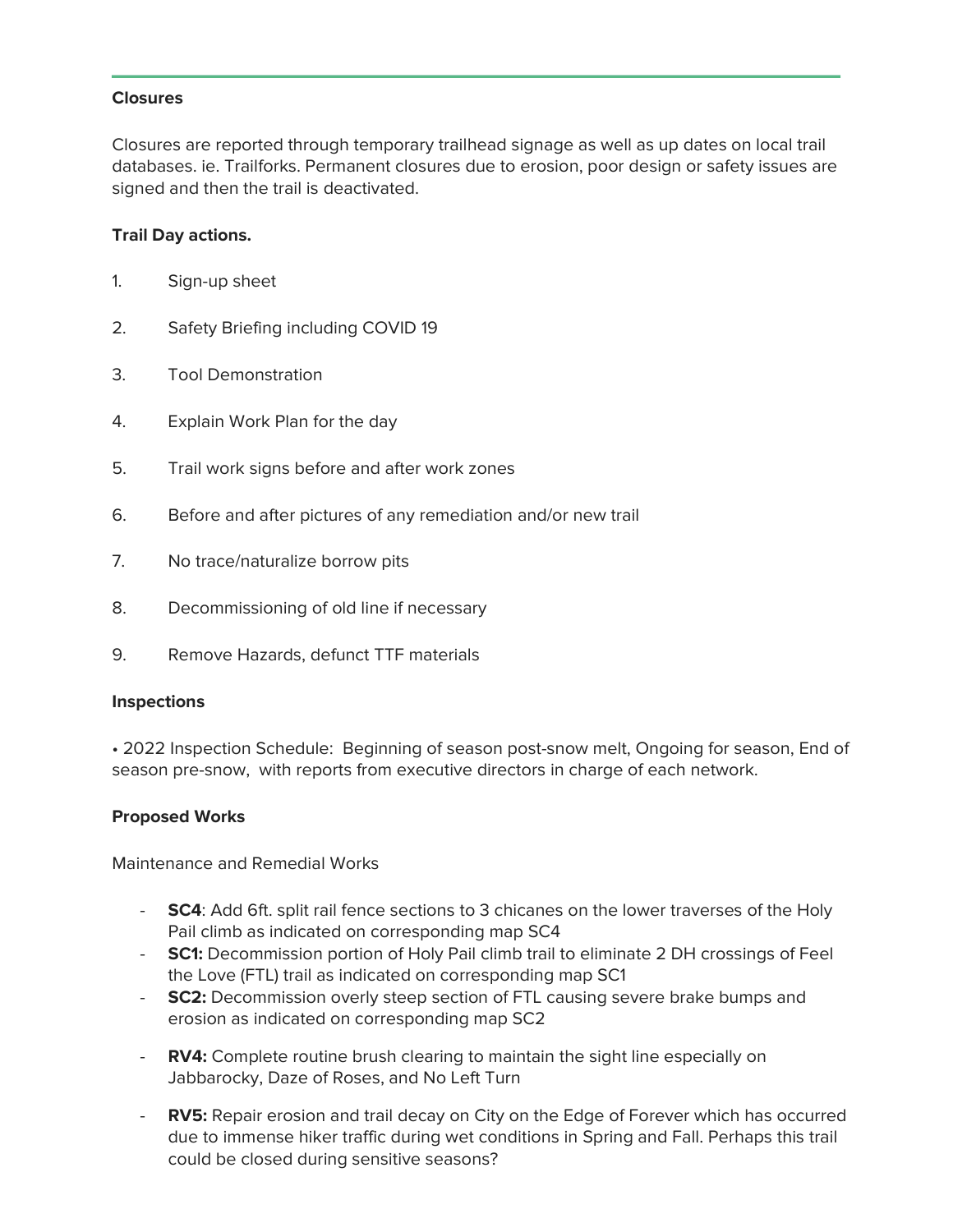#### New Works

- **SC1:** Reroute Holy Pail climb trail to eliminate 2 intersections with high-speed sections of the FTL DH trail as indicated on corresponding map SC1.
- **SC2:** Reroute FTL DH trail to eliminate overly steep, fall-line section causing erosion and severe brake bumps with 2 open radius corners designed to slow the average riding speed and bring the section more in line with the general design and feel of the rest of the trail
- **SC3:** Reroute Holy Pail climb trail to bypass 2 overly steep, rocky switchbacks that are out of character and beyond the skill level of the rest of the climb trail by extending the trail past the existing corner along the same elevation until the trail reaches a flatter section where a more sustainable switchback can be made that will adhere to the general technical difficulty of the rest of the climb trail. The resulting new section will be both more sustainable in terms of trail maintenance and will be a lower grade ascent by stretching it over a much longer track. See SC3 on corresponding maps.
- **SC4:** Installation of 6ft. split rail style fence sections in 3 of the characteristic "chicane" sections of the Holy Pail climb trail where trail users are currently cutting straight through and causing braiding of the trail. This occurs despite the efforts of the WKTCS of laying dead trees and branches in the chicanes to prevent such actions. Trail users are consistently removing obstacles to open the line for cutting straight through the chicanes.
- Install way finding and direction signage at all trail heads and intersections in the Smith Creek network as per approval from RSTBC officers. All signage will be digitally submitted to and pre-approved by RSTBC for design, location and installation details before going to print and installation.
- SC5: Extend the Smith Creek jump line from its existing start, to the "reward DH" section of Holy Pail climb. This will add approximately 500m of trail above the existing start which is intended to match the flavor of the existing section with fun table-top jumps, berms and rollers. The goal is to extend this highly popular trail which the Van Steenbergen brothers regard as "the best public jump trail in the Okanagan''. This trail will be machine built. See attached documents for mapping.
- RV1: Reopen Duelling Banjos with modifications to adhere to RSTBC trail standards. I.e. new climbing section, improved turn radiuses. and sight lines. This is one of the top priorities for our club seeing that the high traffic on Rose Valley trails is leading to conflicts especially between hikers and bikers which is our priority to avoid for the sake of safety. This will disperse the traffic of trail users and ultimately provide a fantastic experience with 360 degree views of Okanagan lake and the Rose Valley Reservoir.
- RV2: Add 3 additional lobes to the existing route of Jabbarocky. The existing trail is very straight-line which could lead to high speeds and dangerous collisions. Therefore it is necessary to add additional lobes to the trail to slow down the trail speed and prevent hiker-biker conflicts. This will also extend the length of the descent and integrate memorable natural features and viewpoints which will enhance the experience of the trail significantly.
- RV3: Add new signage at Rose Valley which communicates to both hikers and bikers each other's presence on the trail. This is to avoid dangerous collisions of hikers going up and riders coming down.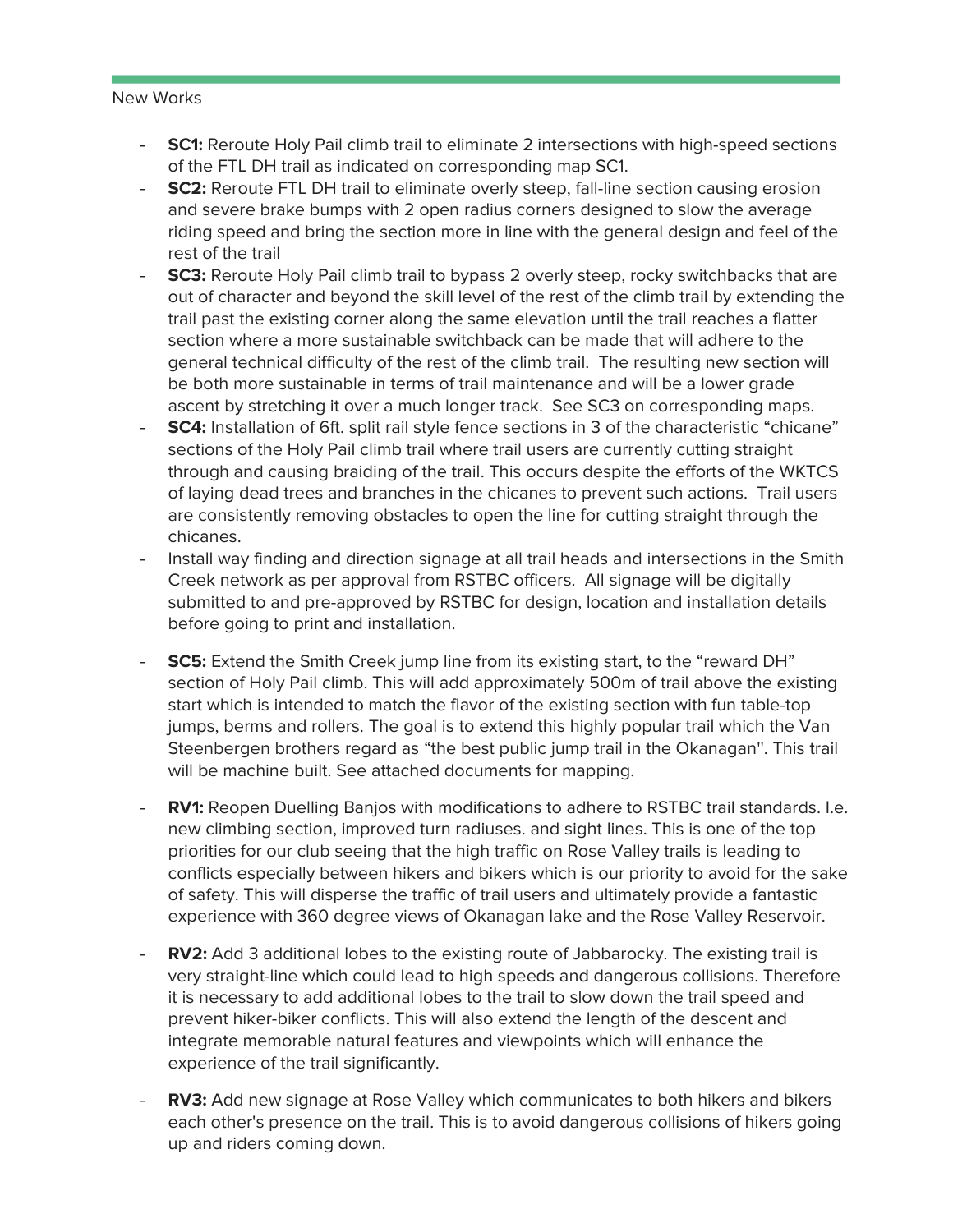### **Signage**

Other than the new signage covered in the section above, no new signage will be installed at either network.

## Special Events

**Smith Creek "Enduro" format bike race** -Single Day non motorized, self sufficient multi stage race. Projected \$100 entry/100 riders minus expenses to a maximum of 300 riders. ~\$10,000+. Why: To raise money for WKFR's Charities CRIS, Boys & Girls Club, Burn FundWhere; Smith Creek Trail Network within the Section 57 trail network as approved by Rec Site and Trail BC. - We received Support/approval from WKTC in their last meeting, they are offering any support they can provide.

When; Second Weekend of May (Sunday May 15th 2022)

### Annual Rose Valley Nimble Bear Running Race

Details TBA

### List of Assets

WKTCS purchased a locking heavy-duty Jobsite tool box and will install onto a concrete pad at the time of the completion of the new parking lot at the base of the Smith Creek network.

WKTCS also purchased \$3000 worth of trail building hand tools from Rogue Tools and Andrew Sherret wholesale which we intend to store in the new Jobsite locking tool box.

#### Volunteer versus Paid Effort

WKTCS acts primarily as a volunteer organization with no paid positions in the club's membership. The exception being when we hired Doug Lundgren on a "by the hour" contract on two occasions to operate a donated backhoe/excavator for trail improvements.

#### **Attachments**

- maps to correlate with 2022 projects
	- o Map with Jabbarocky lobes
	- o Map of Smith Creek Jump line extension
	- o Map and photos of Duelling Banjos route
	- o Maps of Smith Creek projects SC1, SC2, SC3, SC4
- OPs plan completion report from 2021 season end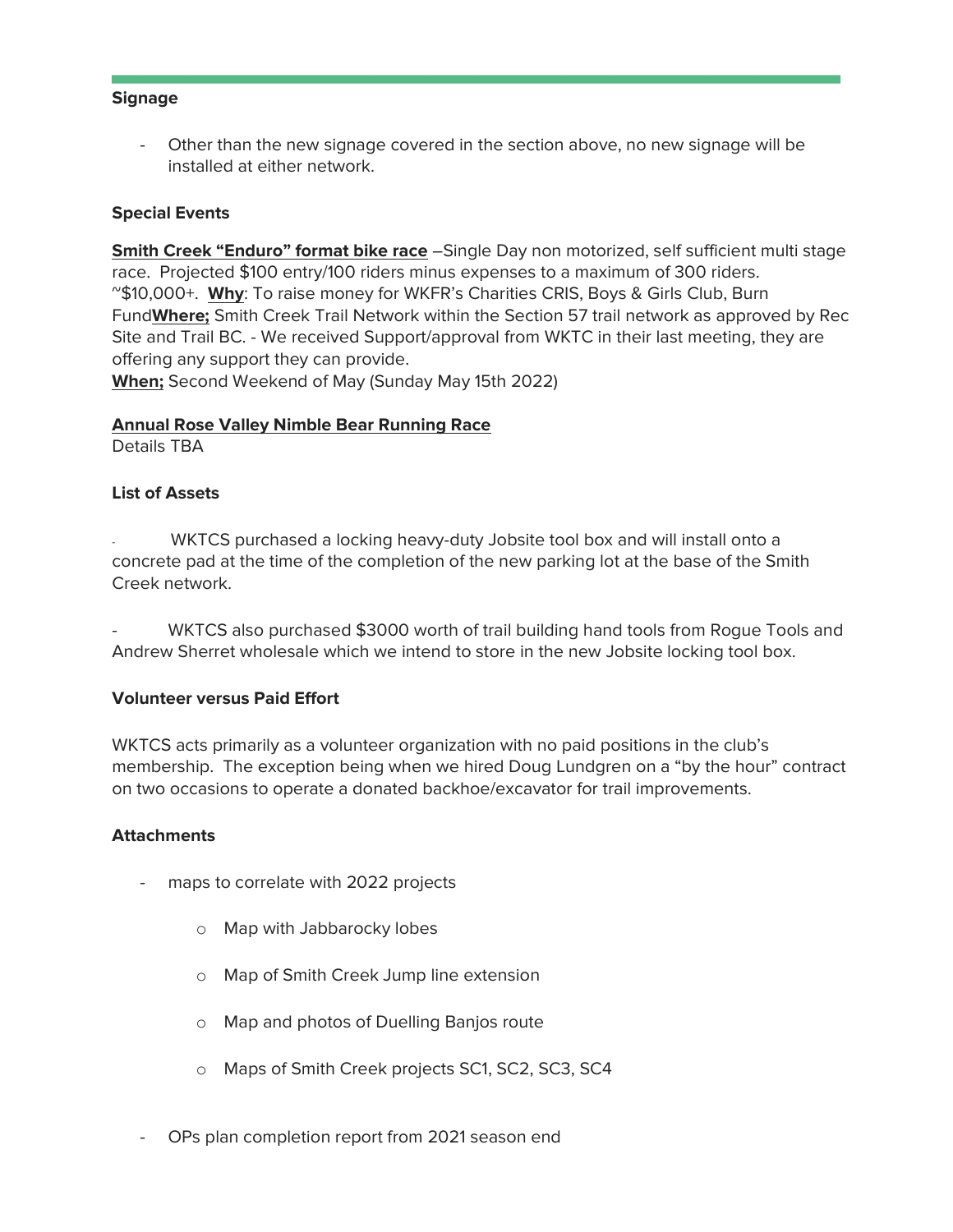If you have any additional questions or concerns please feel free to contact me.

Sincerely,

Peter Glockner, WKTCS President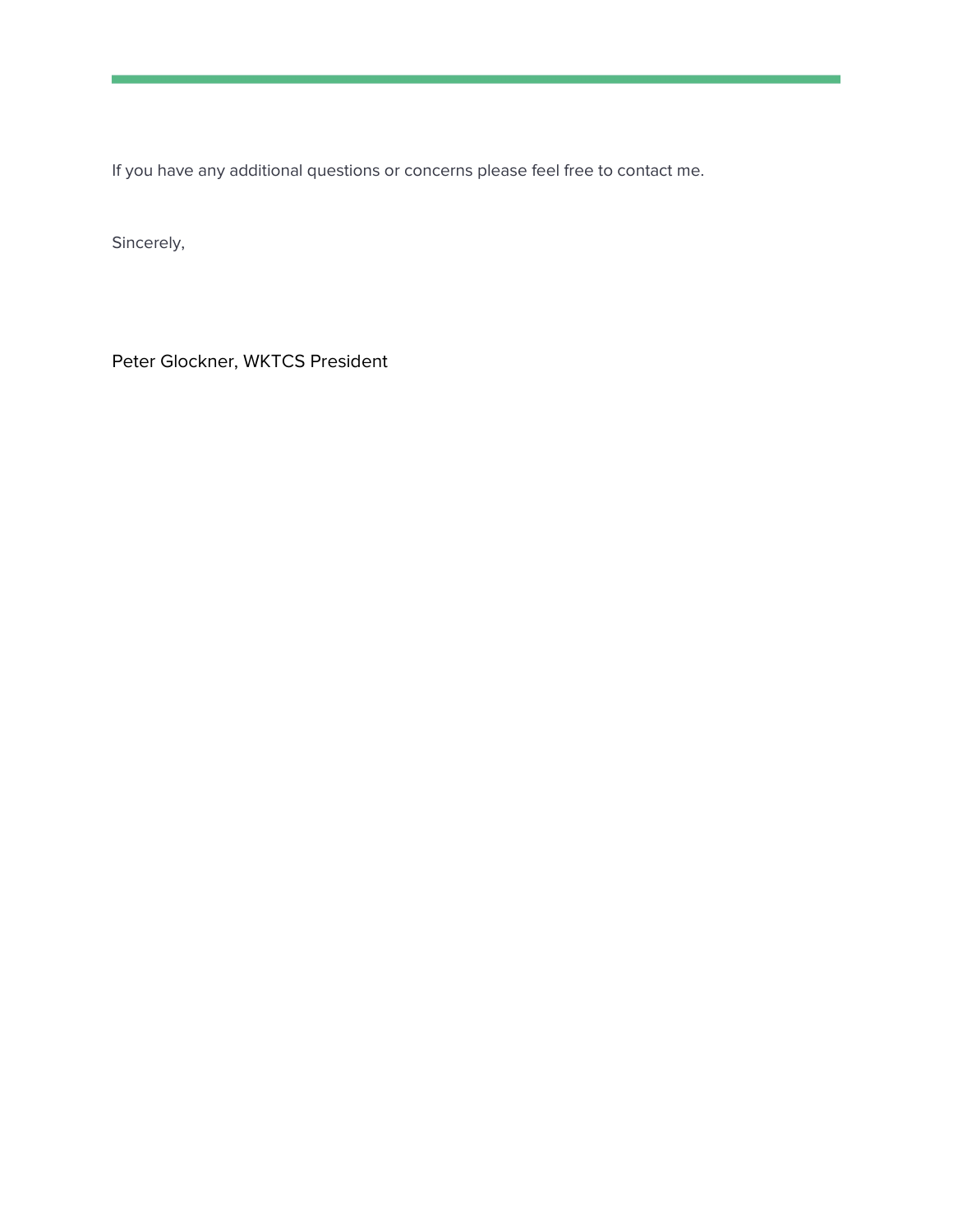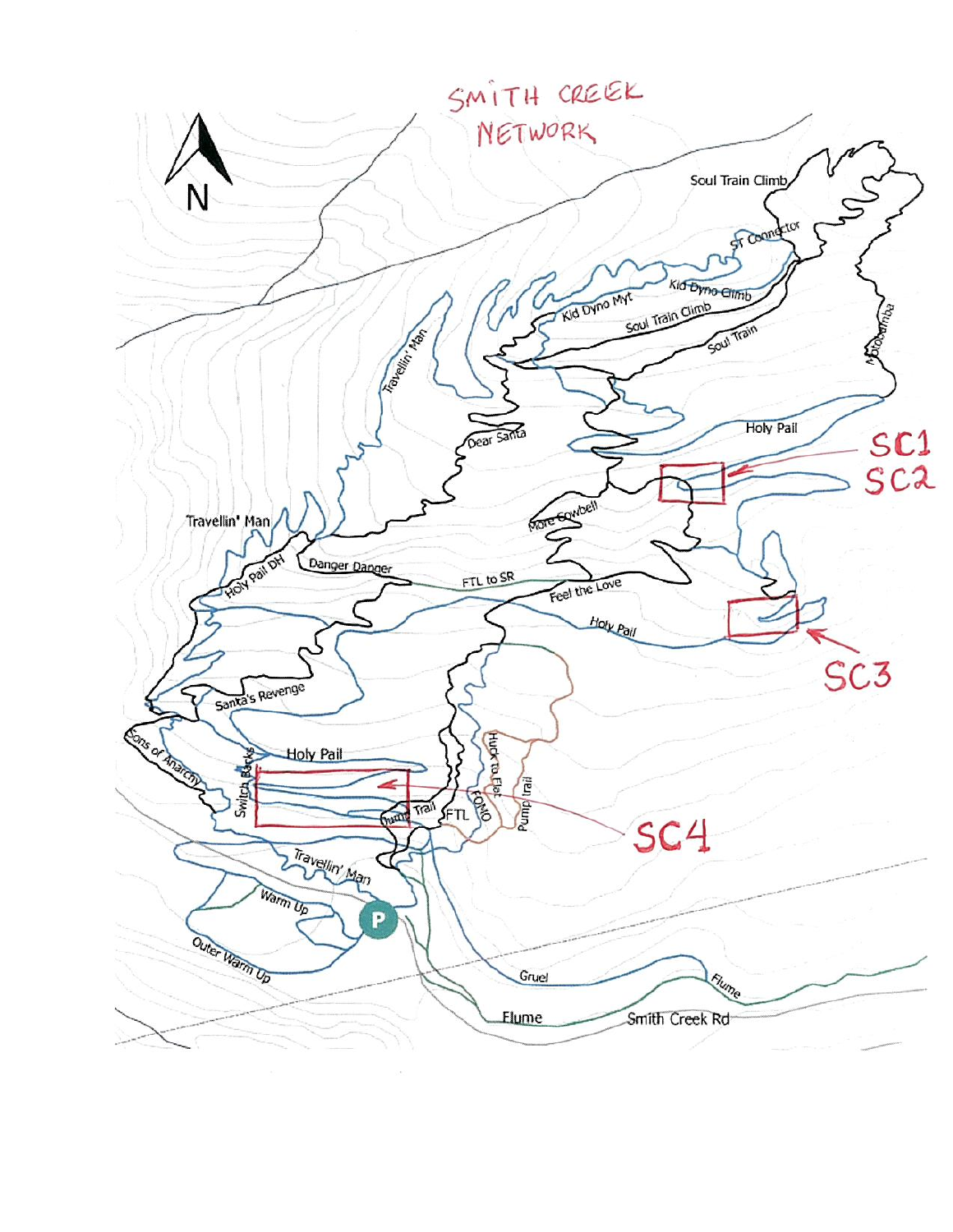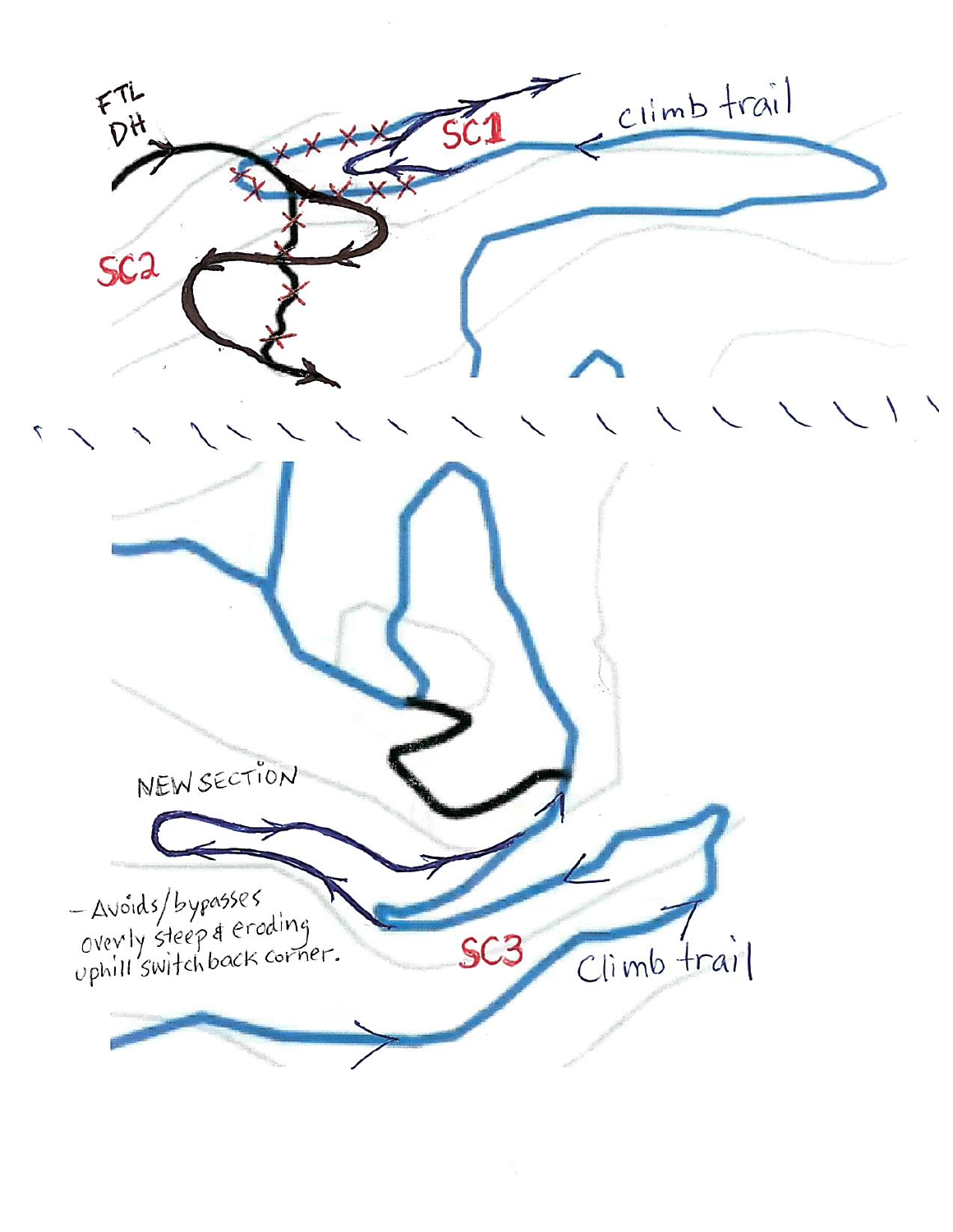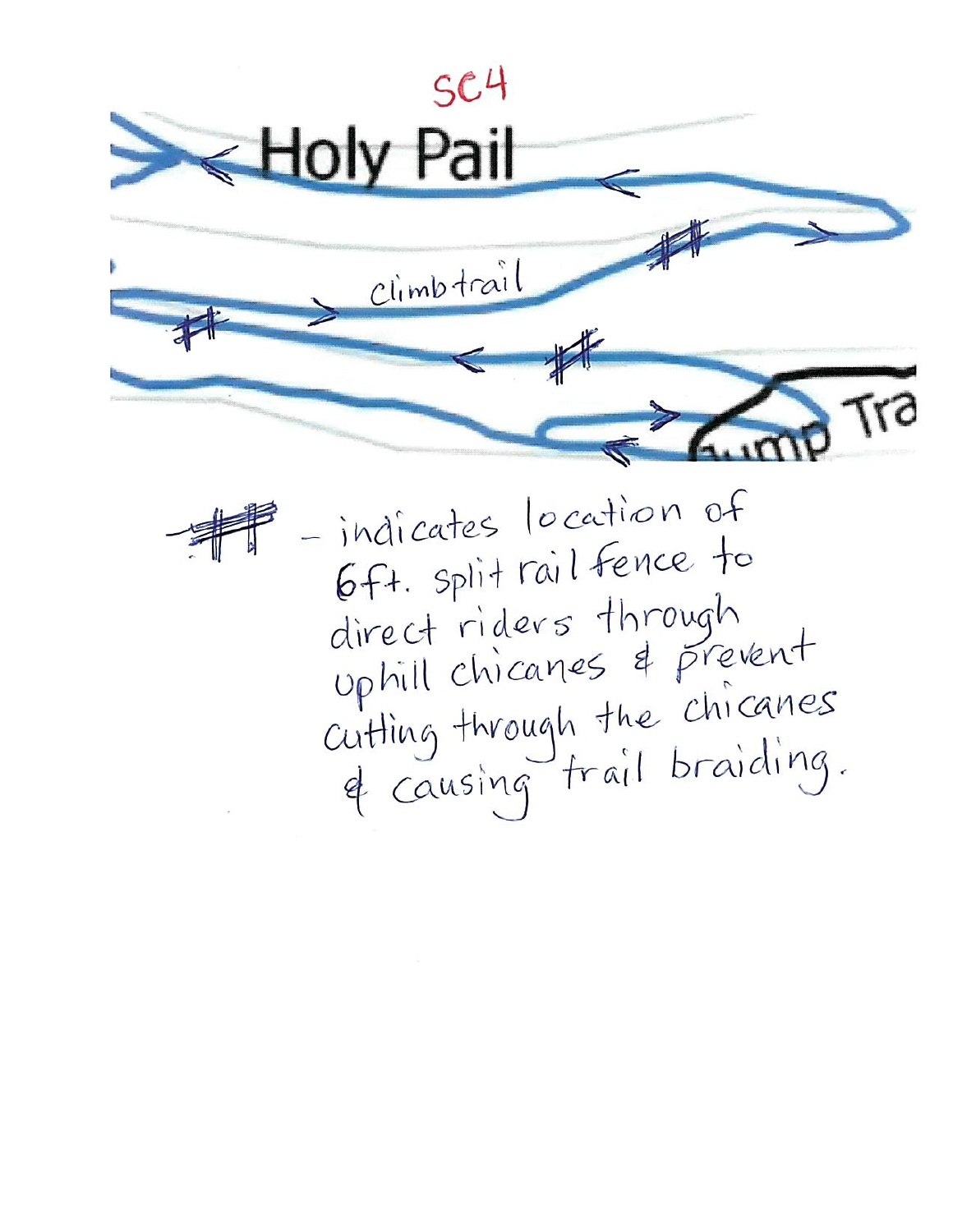OPS PLAN ITEM: JABBAROCKY EXPANSION (3 NEW LOGES)

-ADDITION OF 3 NEW TRAIL SECTIONS (LOBES)  $-S$ HOWN AS 'A', 'B', 'C' - OPTIONAL ROUTES

-EXTENDS RIDE EXPERIENCE - SLOWER SECTIONS - DISPERSES RIDING PRESSURE FROM MAIN TRAIL. - INCORPORATE/JOIN SOME NEARBY TECHNICAL FEATURES